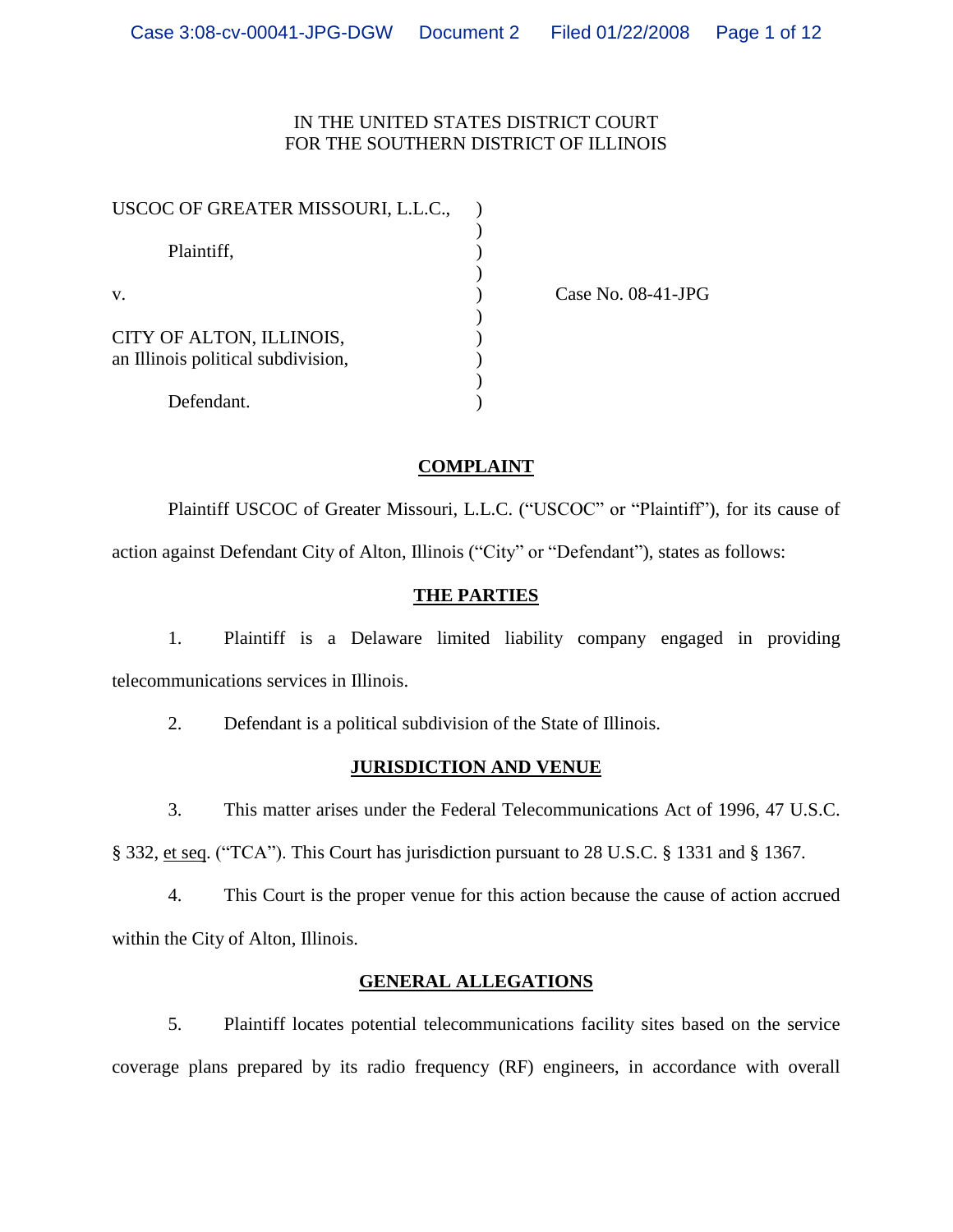network plans designed to meet the service provision needs of particular markets. A site is suitable only if it is high enough and close enough to the adjacent sites required for the system so that antenna signals are transmitted with strength and clarity over varying terrain, but spaced far enough away from adjacent sites to minimize interference between the sites. In addition to the technical factors for site selection, suitable site location depends on finding a landowner willing to sell his property or give a long-term lease for placement of the telecommunications facility.

6. Plaintiff proposes to install a 90-foot wireless stealth telecommunications tower ("Tower") on the property located at 1200 G Milton Road, Alton, Illinois 62002.

7. On or around September 10, 2007, Plaintiff filed its Application for a Special Use Permit for construction of the Tower on the Property ("SUP Application").

8. On November 20, 2007, Defendant's Plan Commission voted to recommend approval of Plaintiff's SUP Application.

9. On November 28, 2007 Defendant's City Council approved a resolution approving Plaintiff's SUP Application.

10. On December 19, 2007, Defendant's City Council voted to deny Plaintiff's SUP Application.

## **COUNT I - VIOLATION OF 47 U.S.C. § 332(c)(7)(B)(iii) (DENIAL NOT IN WRITING OR SUPPORTED BY SUBSTANTIAL EVIDENCE)**

Comes now Plaintiff, and for Count I of its cause of action against Defendant, states to the Court as follows:

11. Plaintiff hereby restates and incorporates herein by reference the allegations set forth in Paragraphs 1-10 above.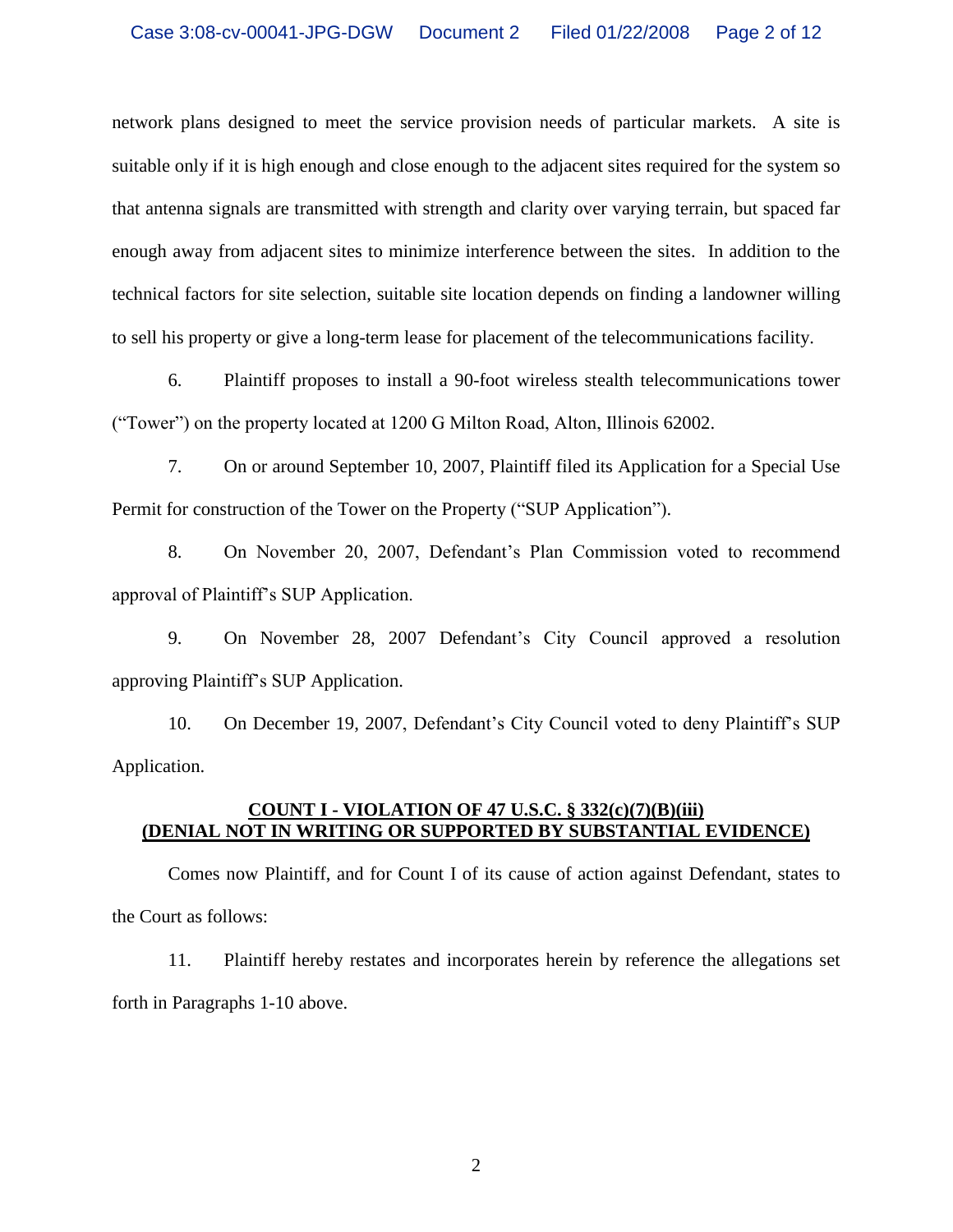12. Defendant's denial of Plaintiff's SUP Application was not in writing or supported by substantial evidence, and is therefore in violation of 47 U.S.C. § 332(c)(7)(B)(iii), which states:

> "Any decision by a State or local government or instrumentality thereof to deny a request to place, construct or modify personal wireless service facilities shall be in writing and supported by substantial evidence contained in a written record."  $47 \text{ U.S.C.}$  §  $332(c)(7)(B)(iii)$ .

WHEREFORE, Plaintiff requests the Court to issue the following orders:

A. An injunction directing Defendant City of Alton, Illinois to issue an approval of

the SUP Application submitted by Plaintiff on or around September 10, 2007;

B. An injunction directing Defendant City of Alton, Illinois to issue all other necessary permits to construct Plaintiff's Tower; and

C. For any further orders and relief which the Court deems just and proper.

# **COUNT II –VIOLATION OF 47 U.S.C. § 332(c)(7)(B)(i)(I) (UNREASONABLE DISCRIMINATION)**

Comes now Plaintiff, and for Count II of its cause of action against Defendant, states to the Court as follows:

13. Plaintiff hereby restates and incorporates herein by reference the allegations set forth in Paragraphs 1-12 above.

14. Upon information and belief, permit applications for telecommunications towers similar to Plaintiff's Tower have been approved by Defendant.

15. Defendant unreasonably discriminated against Plaintiff by denying Plaintiff's SUP Application, due to Defendant's reliance upon factors other than those permitted under the TCA.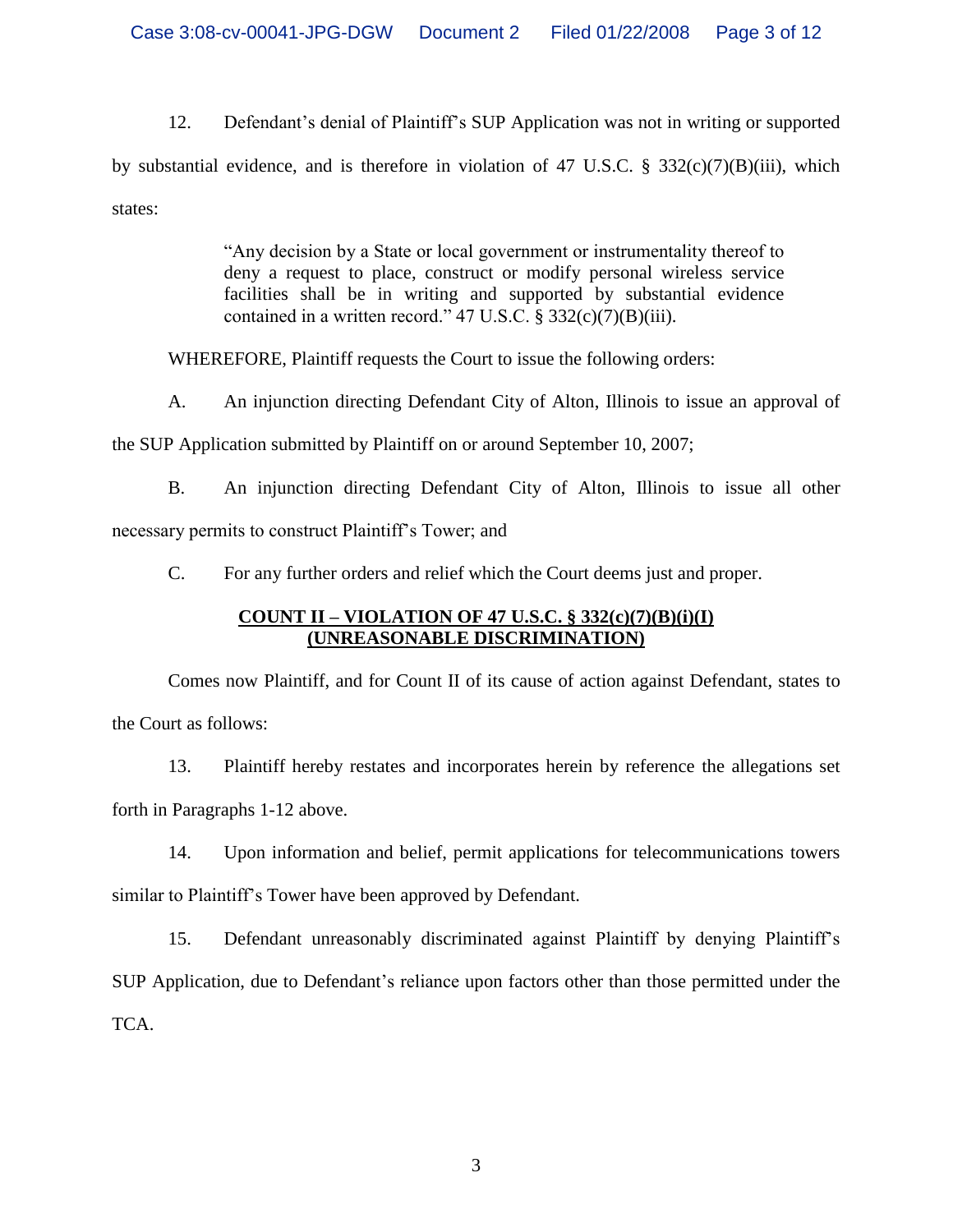16. Defendant's denial of Plaintiff's SUP Application discriminates among providers of functionally equivalent personal wireless services in violation of 47 U.S.C. §  $332(c)(7)(B)(i)(I)$ , which states:

> "The regulation of the placement, construction, and modification of personal wireless service facilities by any State or local government or instrumentality thereof... $(I)$  shall not unreasonably discriminate among providers of functionally equivalent services…" 47 U.S.C. §  $332(c)(7)(B)(i)(I).$

WHEREFORE, Plaintiff requests the Court to issue the following orders:

A. An injunction directing Defendant City of Alton, Illinois to issue an approval of

the SUP Application submitted by Plaintiff on or around September 10, 2007;

B. An injunction directing Defendant City of Alton, Illinois to issue all other necessary permits to construct Plaintiff's Tower; and

C. For any further orders and relief which the Court deems just and proper.

# **COUNT III –VIOLATION OF 47 U.S.C. § 332(c)(7)(B)(i)(II) (PROHIBITING WIRELESS SERVICE)**

Comes now Plaintiff, and for Count III of its cause of action against Defendant, states to the Court as follows:

17. Plaintiff hereby restates and incorporates herein by reference the allegations set forth in Paragraphs 1-16 above.

18. Defendant's denial of Plaintiff's SUP Application prohibits or has the effect of prohibiting the provision of personal wireless services, in violation of 47 U.S.C. §  $332(c)(7)(B)(i)(II)$ , which states:

> "The regulation of the placement, construction, and modification of personal wireless service facilities by any State or local government or instrumentality thereof...(II) shall not prohibit or have the effect of prohibiting the provision of personal wireless services..." 47 U.S.C.  $\S$  $332(c)(7)(B)(i)(II).$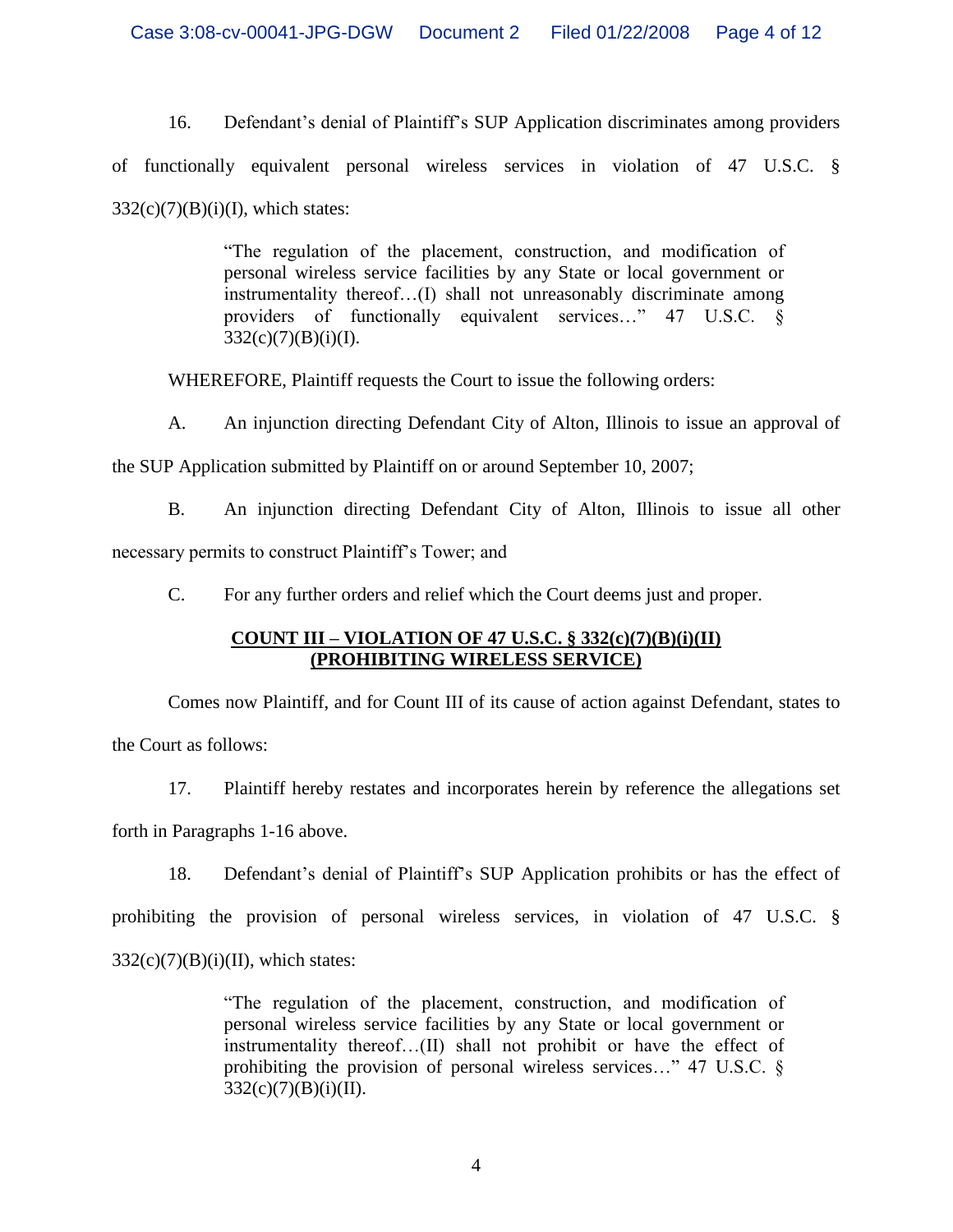19. Defendant is not administering its zoning authority in accordance with Defendant's Zoning Code or the TCA, which will have the result that all possible sites in a given area will be rejected.

WHEREFORE, Plaintiff requests the Court to issue the following orders:

A. An injunction directing Defendant City of Alton, Illinois to issue an approval of the SUP Application submitted by Plaintiff on or around September 10, 2007;

B. An injunction directing Defendant City of Alton, Illinois to issue all other necessary permits to construct Plaintiff's Tower; and

C. For any further orders and relief which the Court deems just and proper.

### **COUNT IV –SUBSTANTIVE DUE PROCESS**

Comes now Plaintiff, and for Count IV of its cause of action against Defendant, states to the Court as follows:

20. Plaintiff hereby restates and incorporates herein by reference the allegations set forth in Paragraphs 1-19 as if fully set forth herein.

21. There is no substantial evidence in the record to support Defendant's denial of Plaintiff's SUP Application.

22. Defendant's denial of Plaintiff's SUP Application was not valid under either Defendant's Zoning Code or the TCA, and such denial was arbitrary, capricious and irrational, and not given in good faith.

23. Defendant's actions were not rationally related to a legitimate public purpose.

24. Defendant's actions constitute a violation of Plaintiff's substantive due process rights granted by the Fourteenth Amendment of the United States Constitution.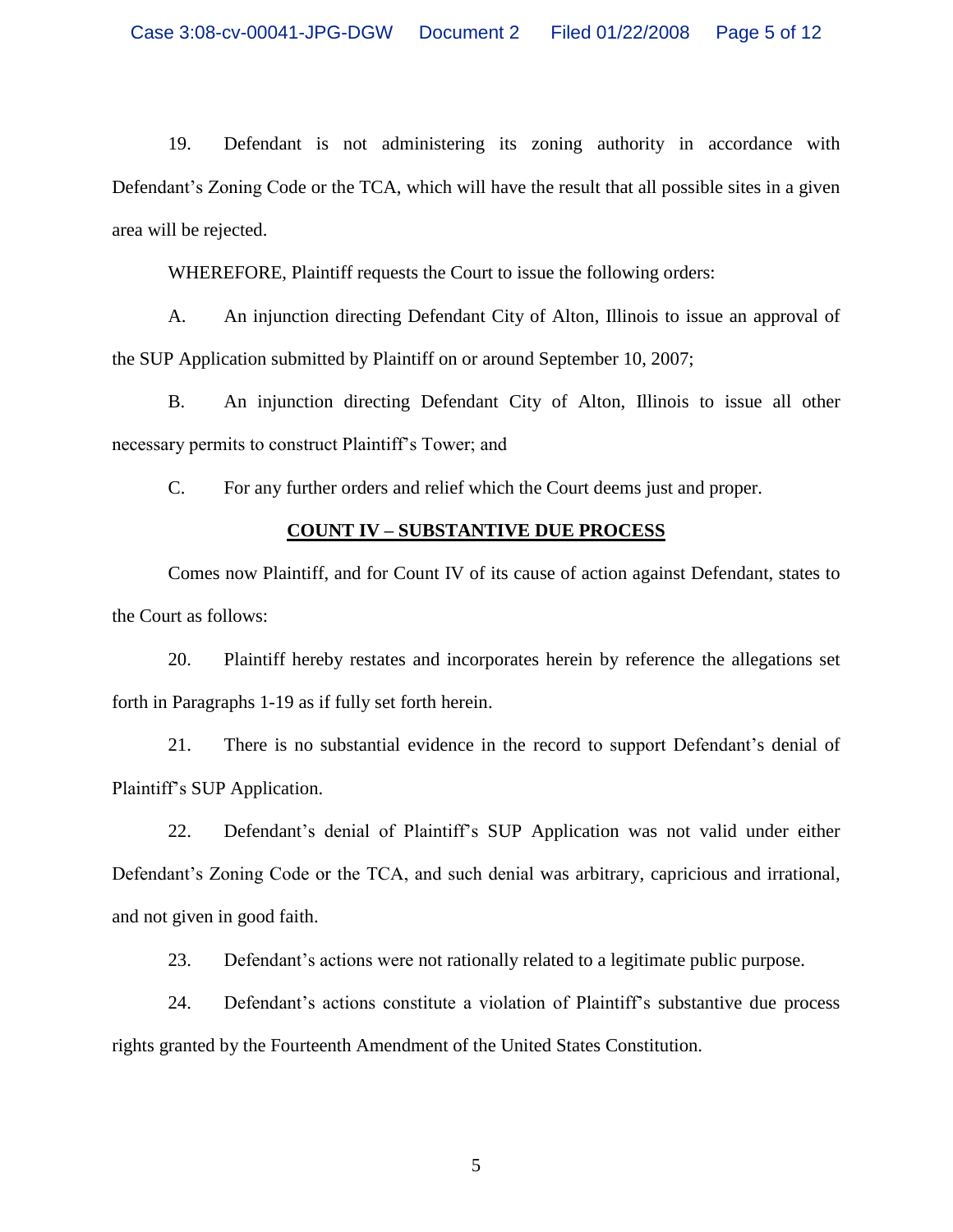25. Defendant's actions constitute a violation of Plaintiff's substantive due process rights granted by the Illinois Constitution, Article I, Section 2.

WHEREFORE, Plaintiff requests the Court to issue the following orders:

A. An injunction directing Defendant City of Alton, Illinois to issue an approval of the SUP Application submitted by Plaintiff on or around September 10, 2007;

B. An injunction directing Defendant City of Alton, Illinois to issue all other necessary permits to construct Plaintiff's Tower;

C. A judgment against Defendant for such sum as will fairly and justly compensate Plaintiff for its damages;

D. Plaintiff's costs incurred in filing this action, including attorney's fees; and

E. For any further orders and relief which the Court deems just and proper.

### **COUNT V –PROCEDURAL DUE PROCESS**

Comes now Plaintiff, and for Count V of its cause of action against Defendant, states to the Court as follows:

26. Plaintiff hereby restates and incorporates herein by reference the allegations set forth in Paragraphs 1-25 as if fully set forth herein.

27. Plaintiff met Defendant's requirements for the approval of Plaintiff's SUP Application, and Defendant was therefore required to approve Plaintiff's SUP Application.

28. Further, under 47 U.S.C.  $\S 332(c)(7)(B)(iii)$ , Defendant's denial should have been in writing and supported by substantial evidence contained in a written record.

29. Defendant failed to follow the requirements of 47 U.S.C.  $\S$  332(c)(7)(B)(iii), and Defendant's denial of Plaintiff's SUP Application was not in writing or based on substantial evidence.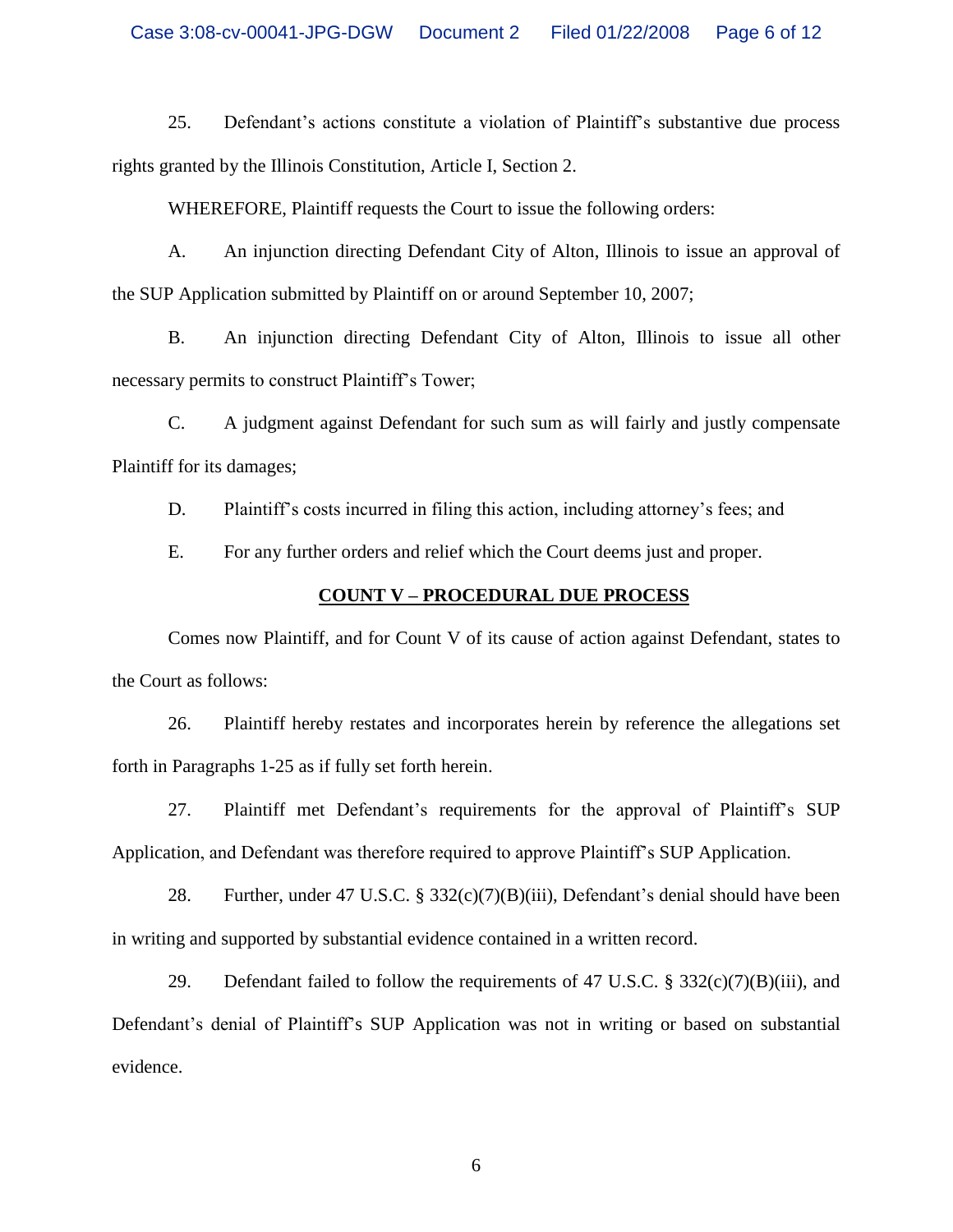30. Defendant's actions taken in an effort to block the installation of Plaintiff's Tower are a violation of Plaintiff's procedural due process rights granted by the Fourteenth Amendment of the United States Constitution.

31. Defendant's actions constitute a violation of Plaintiff's procedural due process rights granted by the Illinois Constitution, Article I, Section 2.

WHEREFORE, Plaintiff requests the Court to issue the following orders:

A. An injunction directing Defendant City of Alton, Illinois to issue an approval of the SUP Application submitted by Plaintiff on or around September 10, 2007;

B. An injunction directing Defendant City of Alton, Illinois to issue all other necessary permits to construct Plaintiff's Tower;

C. A judgment against Defendant for such sum as will fairly and justly compensate Plaintiff for its damages;

D. Plaintiff's costs incurred in filing this action, including attorney's fees; and

E. For any further orders and relief which the Court deems just and proper.

### **COUNT VI –EQUAL PROTECTION**

Comes now Plaintiff, and for Count VI of its cause of action against Defendant, states to the Court as follows:

32. Plaintiff hereby restates and incorporates herein by reference the allegations set forth in Paragraphs 1-31 as if fully set forth herein.

33. There is no substantial evidence in the record to support Defendant's denial of Plaintiff's SUP Application.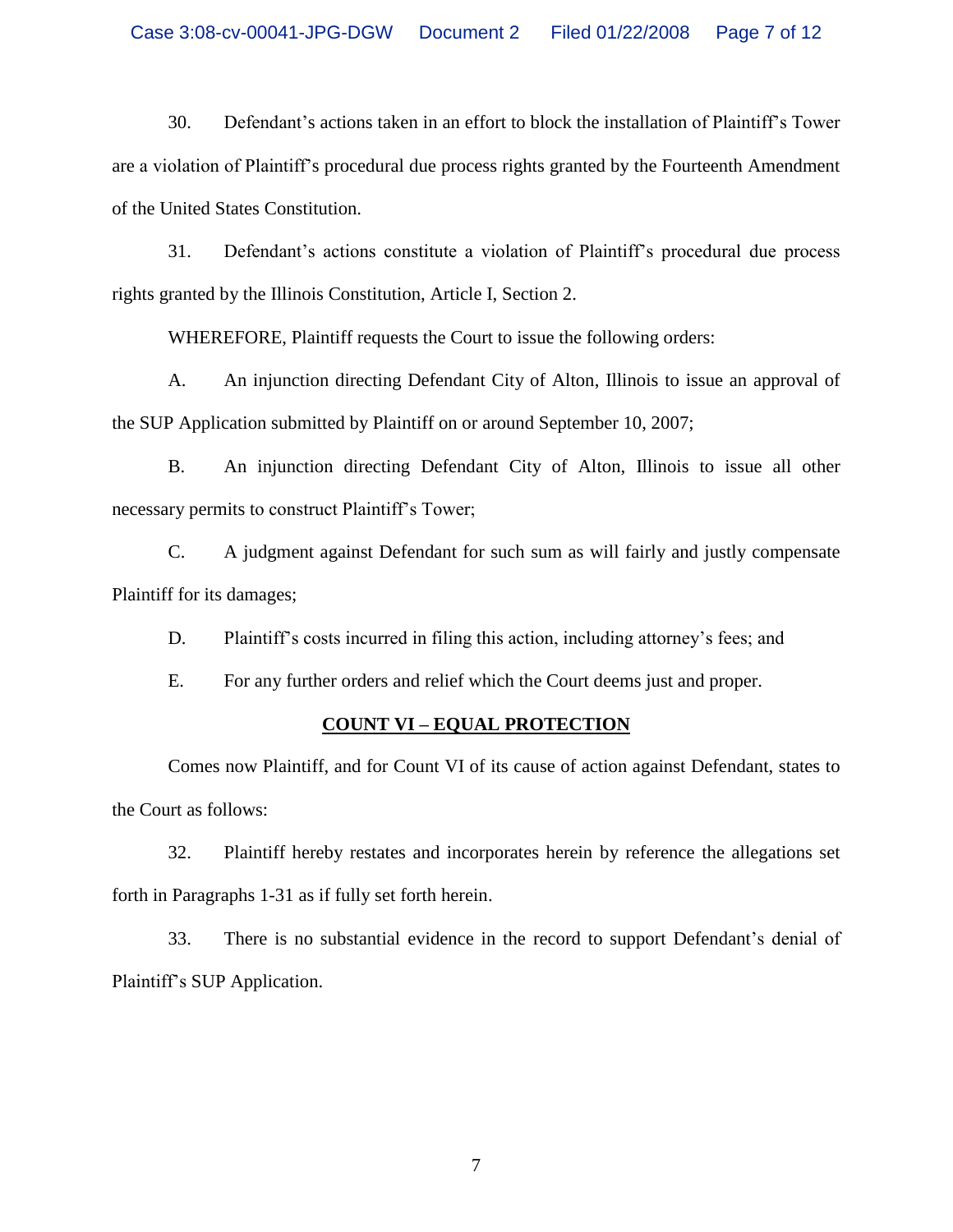34. Defendant's denial of Plaintiff's SUP Application was not valid under either Defendant's Zoning Code or the TCA, and such denial was arbitrary, capricious, and irrational, and not given in good faith.

35. Upon information and belief, permit applications for telecommunications towers similar to Plaintiff's Tower have been approved by Defendant.

36. Defendant'sZoning Code discriminates against Plaintiff in relation to other telecommunications providers which have already constructed towers within Defendant's jurisdiction.

37. Defendant's denial of Plaintiff's SUP Application was intentional selective treatment based on impermissible considerations which are unrelated to any legitimate state objective.

38. Defendant's denial of Plaintiff's SUP Application improperly favors existing service providers over Plaintiff.

39. Defendant's denial of Plaintiff's SUP Application is a violation of Plaintiff's Equal Protection Rights granted by the Fourteenth Amendment to the United States Constitution.

40. Defendant's denial of Plaintiff's SUP Application is a violation of Plaintiff's Equal Protection Rights granted by the Illinois Constitution, Article I, Section 2.

41. Plaintiff's actions taken hereunder in furtherance of its rights will confer a substantial benefit on a class of persons if Defendant is forced to uniformly apply its Zoning Code and follow the requirements of the TCA as a result of this lawsuit. An award of damages, fees and costs will operate to spread the cost among the members of the class.

WHEREFORE, Plaintiff requests the Court to issue the following orders: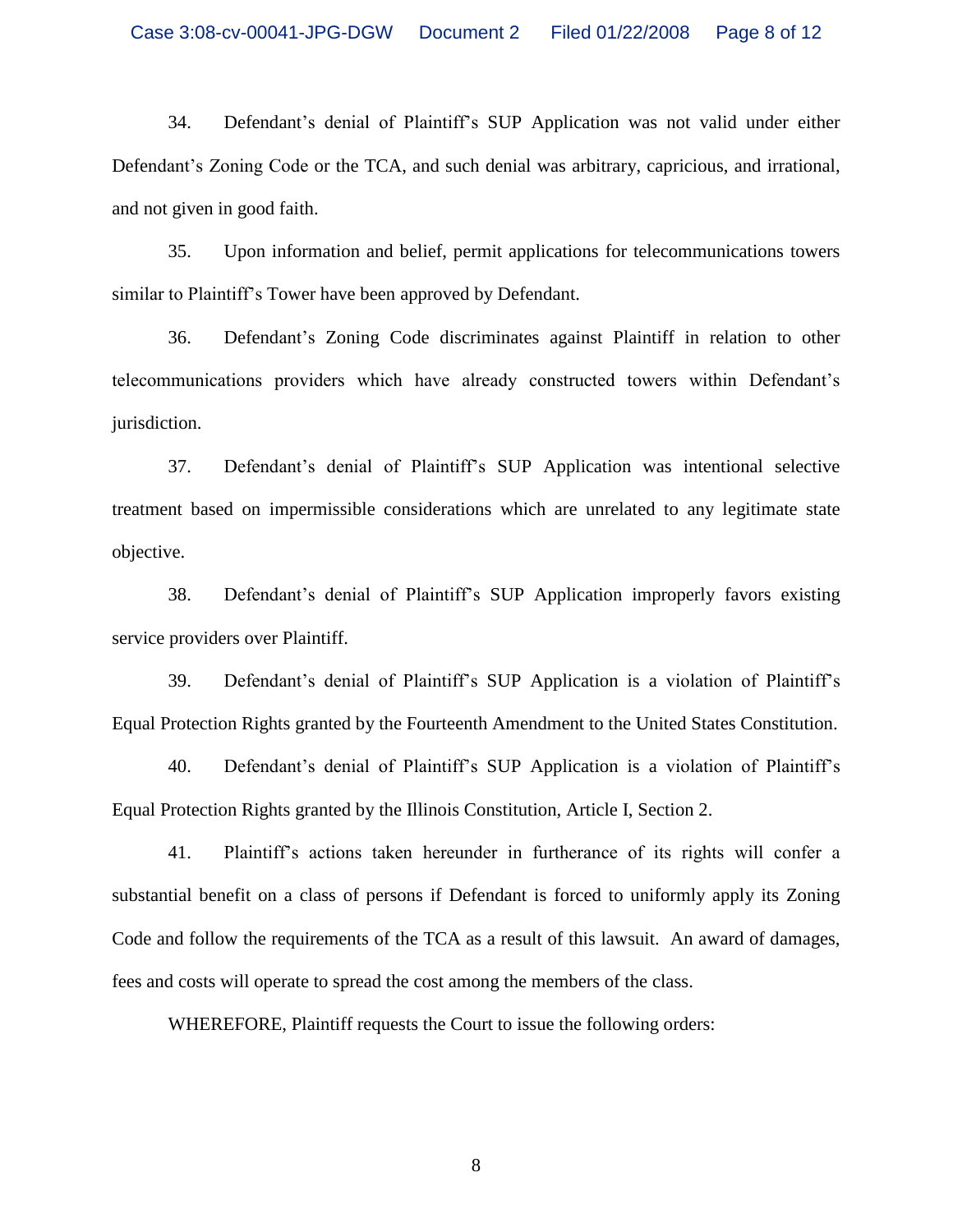### Case 3:08-cv-00041-JPG-DGW Document 2 Filed 01/22/2008 Page 9 of 12

A. An injunction directing Defendant City of Alton, Illinois to issue an approval of the SUP Application submitted by Plaintiff on or around September 10, 2007;

B. An injunction directing Defendant City of Alton, Illinois to issue all other necessary permits to construct Plaintiff's Tower;

C. A judgment against Defendant for such sum as will fairly and justly compensate Plaintiff for its damages;

D. Plaintiff's costs incurred in filing this action, including attorney's fees; and

E. For any further orders and relief which the Court deems just and proper.

### **COUNT VII –INVERSE CONDEMNATION/TAKING**

Comes now Plaintiff, and for Count VII of its cause of action against Defendant, states to the Court as follows:

42. Plaintiff hereby restates and incorporates herein by reference the allegations set forth in Paragraphs 1-41 as if fully set forth herein.

43. Plaintiff met or exceeded all of Defendant's standards for approval of Plaintiff's SUP Application.

44. There is no substantial evidence in the record to support Defendant's denial of Plaintiff's SUP Application under the Zoning Code or the TCA.

45. Defendant's denial of Plaintiff's SUP Application was arbitrary, capricious and irrational, and not given in good faith.

46. Plaintiff had the legitimate expectation of using the Property to operate a wireless telecommunications tower if its SUP Application met the requirements of Defendant's Zoning Code.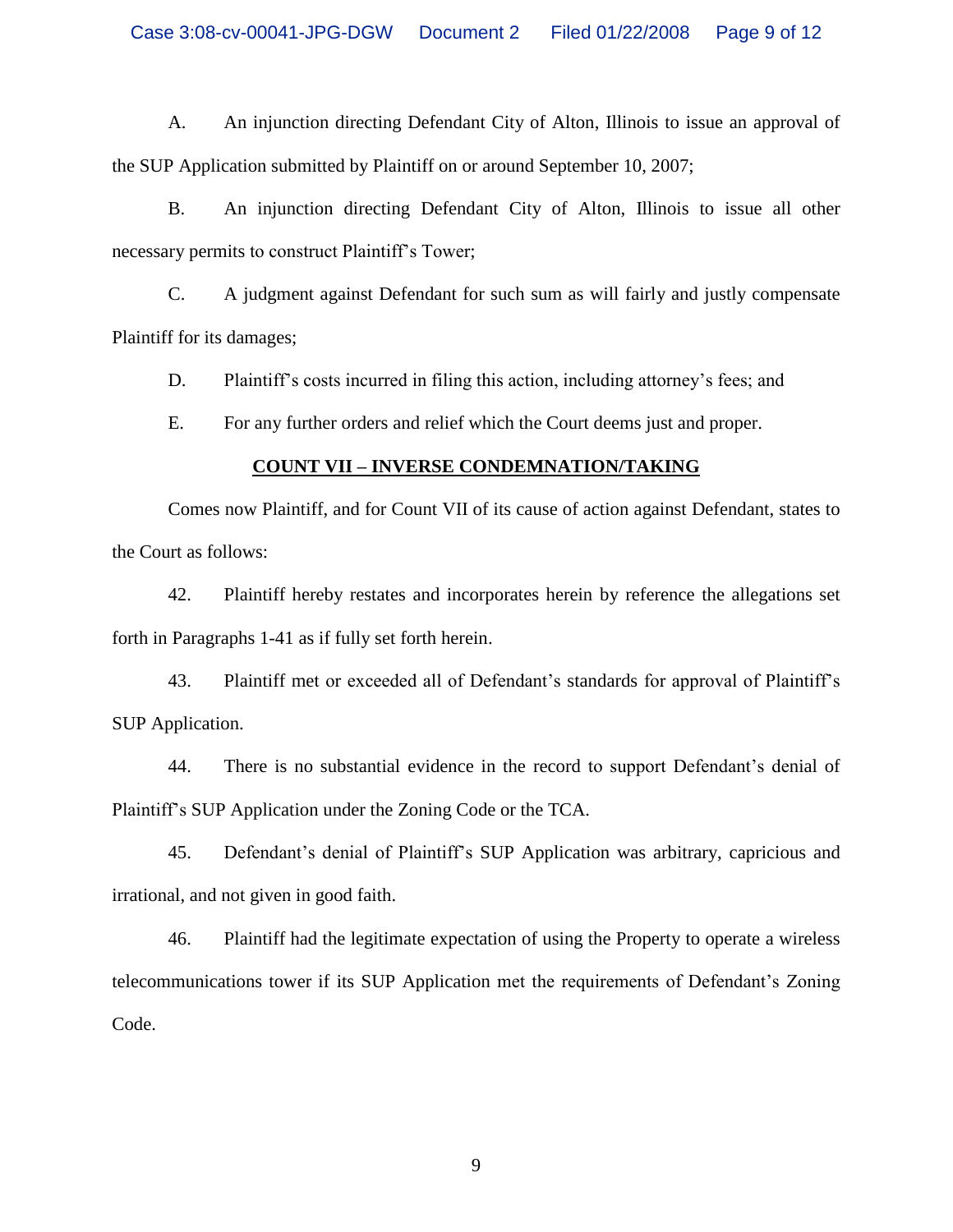47. Defendant's denial of Plaintiff's SUP Application did not advance any legitimate state interest, and the denial deprived Plaintiff of all economically viable use of the Property.

48. Plaintiff expended substantial time and money in connection with the Property, and Defendant's conduct interfered with Plaintiff's investment-backed expectations.

49. The Fifth Amendment of the United States Constitution prevents government entities from taking private property without providing just compensation.

50. Under the Illinois Constitution, Article I, Section 15, "private property shall not be taken or damaged for publicuse without just compensation."

51. Defendant's denial of Plaintiff's SUP Application constitutes a taking of Plaintiff's property for public use, without just compensation.

WHEREFORE, Plaintiff requests the Court to issue the following orders:

A. An injunction directing Defendant City of Alton, Illinois to issue an approval of the SUP Application submitted by Plaintiff on or around September 10, 2007;

B. An injunction directing Defendant City of Alton, Illinois to issue all other necessary permits to construct Plaintiff's Tower;

C. A judgment against Defendant for such sum as will fairly and justly compensate Plaintiff for its damages;

D. Plaintiff's costs incurred in filing this action, including attorney's fees; and

E. For any further orders and relief which the Court deems just and proper.

### **COUNT VIII –VIOLATION OF 42 U.S.C. § 1983**

Comes now Plaintiff, and for Count VIII of its cause of action against Defendant, states to the Court as follows: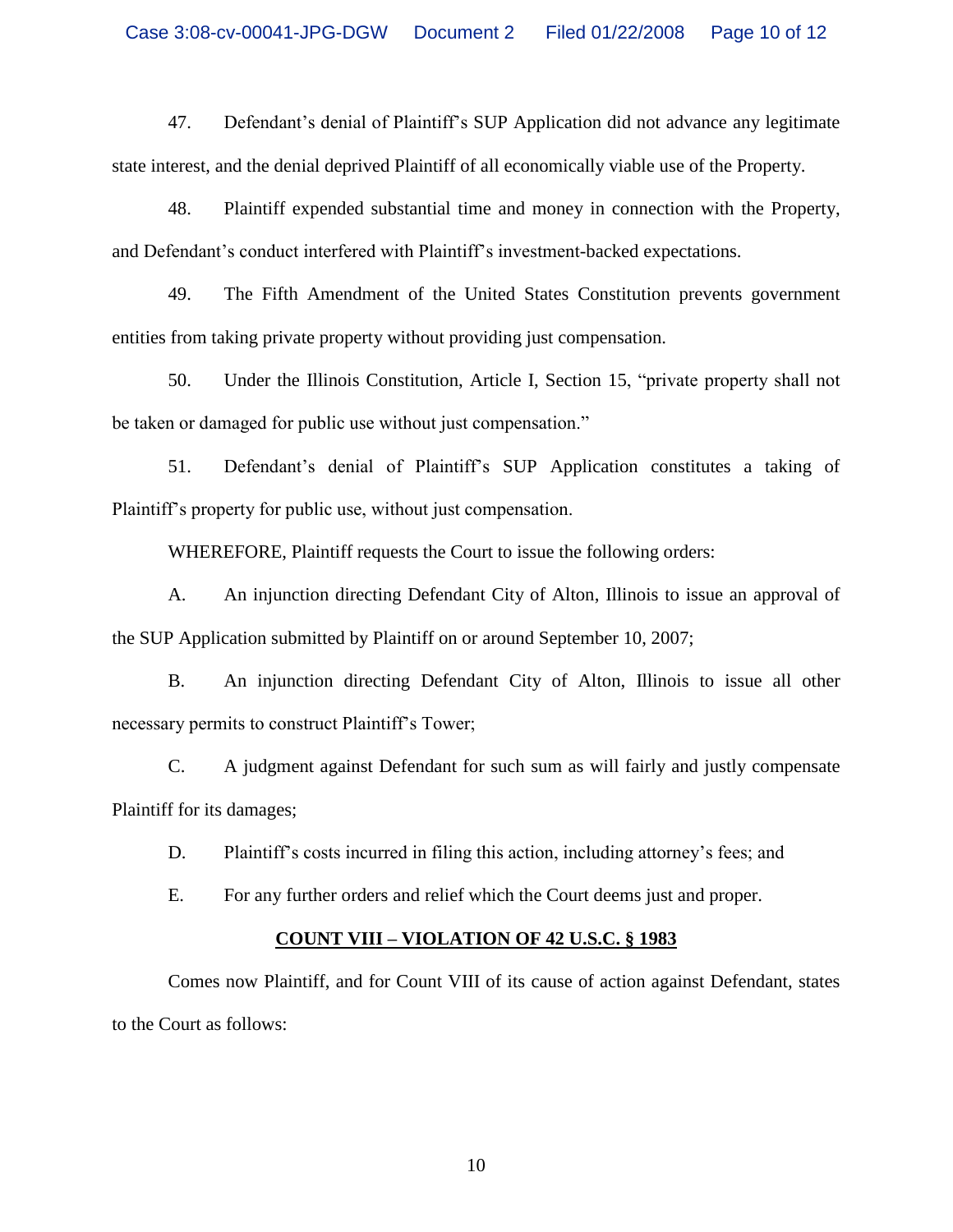52. Plaintiff hereby restates and incorporates herein by reference the allegations set forth in Paragraphs 1-51 as if fully set forth herein.

53. There is no substantial evidence in the record to support Defendant's denial of Plaintiff's SUP Application.

54. Defendant's denial of Plaintiff's SUP Application was not valid under either Defendant's Zoning Code or the TCA, and such denial was arbitrary, capricious and irrational, and not given in good faith.

55. Defendant's denial of Plaintiff's SUP Application was a violation of Plaintiff's substantive and procedural due process rights, and equal protection rights, as detailed in Counts IV, V and VI hereinabove.

56. The actions of Defendant constitute a deprivation of Plaintiff's rights in the Property and Plaintiff's expectation of approval of its SUP Application.

57. Defendant was acting under color of law at all times hereunder.

WHEREFORE, Plaintiff requests the Court to issue the following orders:

A. An injunction directing Defendant City of Alton, Illinois to issue an approval of the SUP Application submitted by Plaintiff on or around September 10, 2007;

B. An injunction directing Defendant City of Alton, Illinois to issue all other necessary permits to construct Plaintiff's Tower;

C. A judgment against Defendant for such sum as will fairly and justly compensate Plaintiff for its damages;

D. Plaintiff's costs incurred in filing this action, including attorney's fees; and

E. For any further orders and relief which the Court deems just and proper.